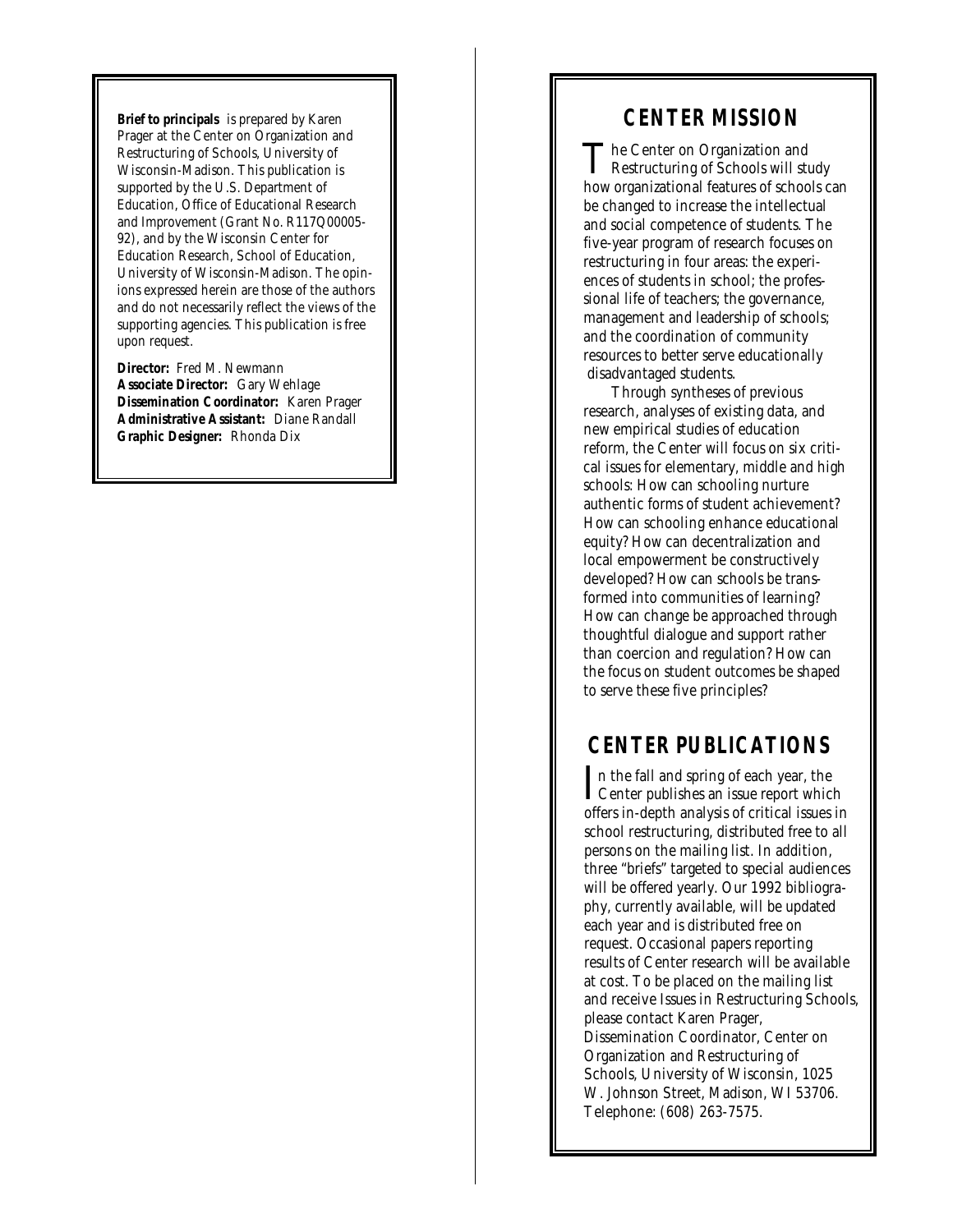creating 10 realistic goals shared by 7th and 8th graders by the time they leave the school.

Effective curricular goals identify what students know, what they need to know, and what they need to do to demonstrate true knowledge. Three common traps in setting curricular goals have become apparent through Center research, says Director Fred Newmann: 1) Adopting goals that are too broad. Such goals fail to provide enough instructional focus; they allow staff to function as they would anyway. 2) Adopting too many diverse goals. In this case each staff member can fulfill separate parts, with no assurance that the school embraces the entire package. 3) Adopting overly ambitious goals that cannot be implemented with limited resources for staff development and materials. These goals fail staff when administrators don't provide the support needed to achieve them.

Bowen views changes in practice through the lens of "progressive approximation":

> *You make an attempt in the direction you want to go,*

*evaluate it and see how close you were to the mark, and decide what you are going to do next time. Then you come up with another approximation that's a little bit closer. Over time, not only does what you are doing change, but your target changes, because you understand more about what you are trying to do. You can never get there, but you can come progressively closer to approaches that meet the needs of kids and schools at the same time. And that's worth doing.*

In summary, the optimal solution would support collegial, empowering p rocesses aimed toward specific instructional goals. No matter how democratic and inclusive the faculty process, it will not necessarily serve students well, nor improve faculty expertise, unless it is inspired by substantive visions of high quality student outcomes and professional practice. Conversely, no matter how well articulated the vision or standards of excellence for students and teachers,

they are not likely to be implemented well unless faculty experience some sense of ownership over the process of defining and attaining the vision.

### **FOR FURTHER READING**

Greenfield, W. (Ed.). (1987). *Instructional leadership: Concepts, issues, and controversies.*Boston: Allyn & Bacon.

Louis, K.S., & Miles, M.B. (1990). *Improving the urban high school: What works and why.*New York: Teachers College Press.

Murphy, J. (1990). Principal instructional leadership. In P. Thurston & L. Lotto (Eds.) *Advances in Educational Administration, Vol. 1, Part B: Changing* Perspectives on the Scho(plp.163-200). Greenwich CT: JAI Press.

Shedd, J.B., & Bacharach, S. B. (1991). *Tangled hierarchies: Teachers as professionals and the management of schools.* San Francisco: Jossey-Bass.

Sizer, T.R. (1992). *Horace's school: Redesigning the American high school.* Boston: Houghton Mifflin.

Schlechty, P.C. (1990). *Schools for the 21st century: Leadership imperatives for educational reform.*San Francisco: Jossey-Bass.

**Brief No. 5 Spring 1993**

# **Collegial Process versus Curricular Focus**

**CENTER ON ORGANIZATION AND RESTRUCTURING OF SCHOOLS** School of Education Wisconsin Center for Education Research University of Wisconsin–Madison 1025 W. Johnson Street Madison, WI 53706

Nonprofit Organization US Postage **PAID** Madison, Wisconsin Permit No. 1622

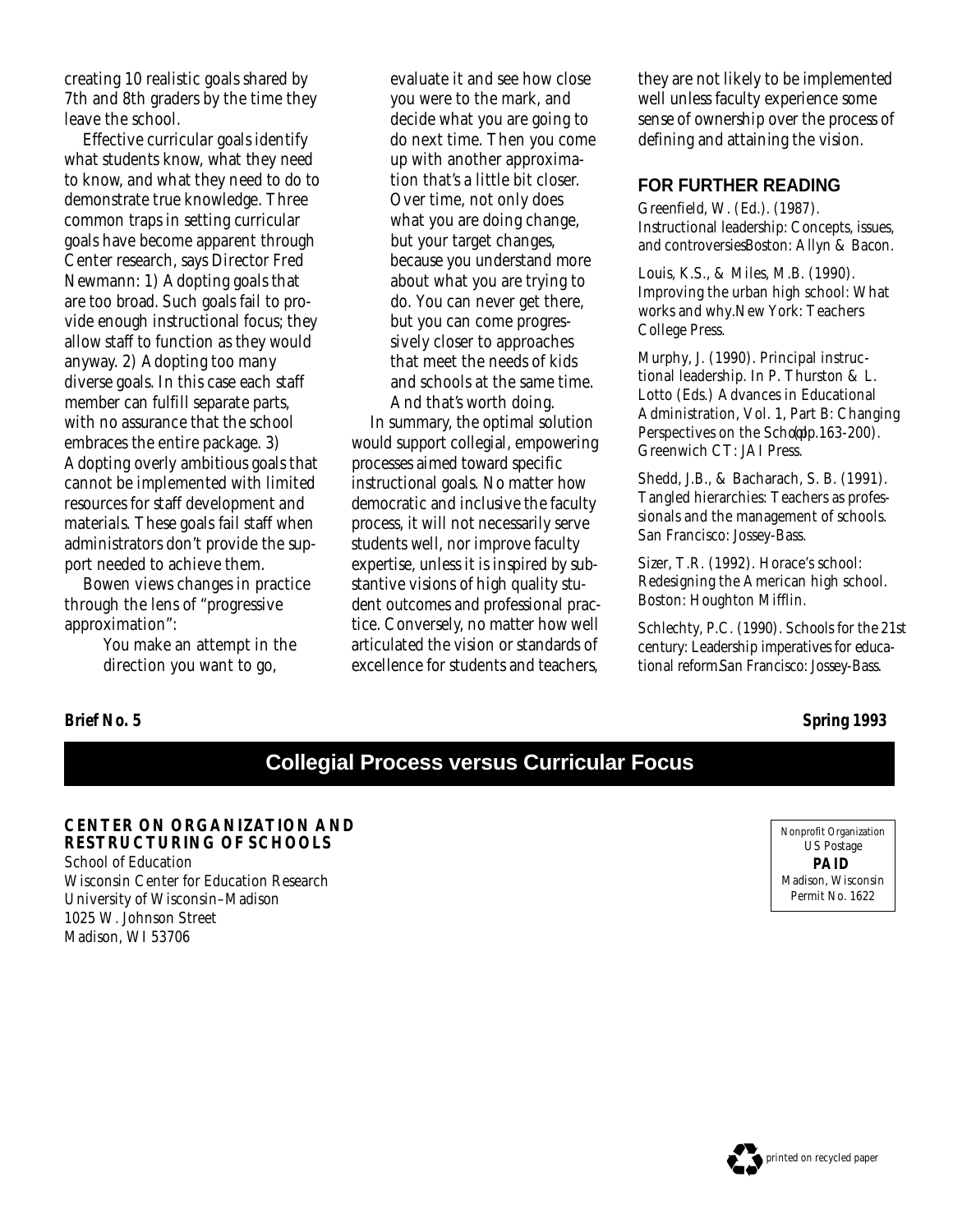WÉ **to principals**

## **Collegial Process versus Curricular Focus: Dilemma for Principal Leadership?**

*by Karen Prager*



**RIEF NO. 5 SPRING 1993**

**Collegial Process 1**

**Currricular Content 3**

**For Further Reading 4**

*<u>Iorking</u>* on

*<u>Iorking</u>* on

or innovative principals, restructuring means working with staff to create new visions of education and goals for student learning. Through research at the Center, we hear principals discuss a persisting dilemma of school leadership: Do you concentrate your efforts on building cohesion and good working relationships among staff or on specific curriculum aimed toward specific learning outcomes for students?

Some school principals state explicitly that their most important task in restructuring is to build a collaborative process within the staff. A principal says she wants to move away from the conventional pattern of teachers as isolated entities following an authoritarian leader. By putting energy into providing group experiences, perhaps in governance committees, she helps enhance listening and communication skills which, she hopes, will lead toward building school consensus around curriculum. She contends there is no reason to talk about curriculum goals until the school develops a collegial working group. That's one side of the coin.

On the flip side is a principal who sees no point in expending effort on enabling processes and establishing faculty trust unless the faculty commit to some basic curriculum goals that represent meaningful outcomes for students. This instructional leader says that unless the school is committed to making sure all children learn something substantial, including the lowest achieving child, there is not much logic in improving staff relations. He asserts that deciding what skills and knowledge children should learn is his first task. Faculty collegiality is hollow in a school unless connected to suitable curriculum goals for students.

In practice this split represents a false dichotomy. It would be folly to chose either process or vision as an exclusive strategy, and restructuring schools operate somewhere on the continuum between the two extremes. "I don't think you can do one without the other," says Audubon Elementary School (Baton Rouge) principal Phyllis Crawford in her Louisiana drawl. "They are both intertwined."

To understand the process of weaving these two emphases together, it is useful to define and consider each side of this strategic dilemma. We interviewed three principals who worked through both strengthening collegiality and improving curriculum.

### **WORKING ON COLLEGIAL PROCESS**

Most principals in schools being studied by the Center assert that they started with faculty process—trying to create mechanisms for collegiality. Indeed, there is an explicit need to build a collaborative climate in which staff listen, com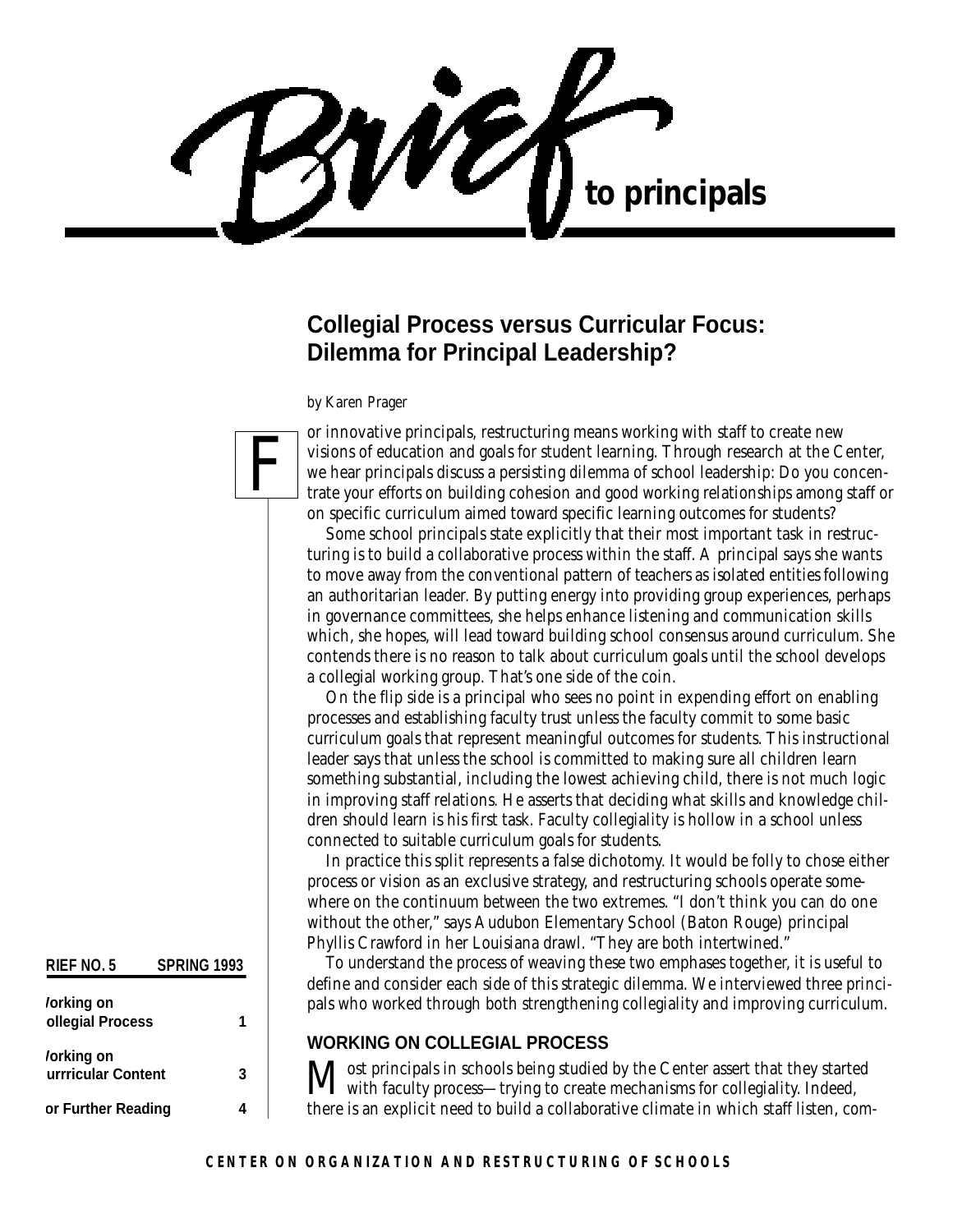municate, work productively together, share an ethos, make and agree on decisions which affect the school.

Audubon's principal sought to build a professional community by revising faculty hiring practices. It is "the first major change" she implemented in her school of 650 students with a 35%-65% minority-majority mix. Originally Crawford hired staff without input from others. Now she is one of six rotating staff members responsible for all interviewing and hiring. She has just one vote on the hiring committee. Criteria for collegial interaction guide hiring decisions:

*We really look for individuals who embrace change, would help each other, and would not mind being observed. We look for work ethic, creativity, and commitment. All of those things before we start into pedag o g y. It's brought on an instant bonding, as if you were responsible for hiring m e , you are going to make sure that in every way possible, I don't fail.*

Crawford says the new hiring process has enhanced staff cohesiveness and morale. By promoting observations of their colleagues' teaching—"every teacher at Audubon makes one observation a month"—the faculty have a clear idea of what goes on at the school. Says Crawford, "We support them in an atmosphere which says it's okay not to know how to do something; it's okay to ask for help." With observations ingrained as staff procedure, teachers seem "less afraid to take risks. We have an extremely high trust level."

Trust is a theme echoed by principal Chuck Bowen, who came to Pekin, Illinois five years ago as a facilitator for the Coalition of Essential Schools. His first foray into building collegial process came as the staff of Broadmoor Junior High School considered whether to join the Coalition.

> *We set a standard early on in terms of process, about how decisions had to be made. The initial thrust of the process was that it had to be some form of shared decision-making. . .Over time, we learned how to work through conflicts, how to disagree and not take it personally. We began to develop parameters for how we decide who*

*makes decisions. Through that you* build trust.

Today dialogue permeates all decisionmaking at Broadmoor. Teachers are empowered to resolve issues together and take that commitment seriously. Bowen explains:

> *[First] you make it clear that a particular group has the obligation to make a decision and if you don't participate in the group, you still have to live with the decision. . .You do get everyone to understand that everybody has a right to their voice in the decision and everybody needs to be satisfied with the decision in order to allow the whole school to move forward.*

Unstated assumptions of school restructuring imply that student learning will improve by following certain procedures, like shared decision-making, site-based management, or interdisciplinary teaming (Deal & Peterson, 1990). But the link between these processes and student learning has yet to be demonstrated.

Educators may agree that student learning is the very point of restructuring, but questioning how each innovation will actually promote learning takes persistent effort. As Elmore (1990) argues, attaining student learning depends on "sustaining a focus on academic learning in restructured schools depends heavily on the creation of settings and modes of discourse in which experts, professionals, and clients debate and construct the meaning of academic learning" (p. 24).

Teachers' involvement in the collaborative process is also evident at Franklin Elementary School (Madison, Wisconsin) where every teacher must serve on a committee. Principal Durward "Mac" McVey faced a diverse student population when he was transferred to Franklin after a special program of racial integration began. McVey appointed teams to deal with key issues: student achievement, discipline, budget, school

#### **REFERENCES**

Deal, T. E. & Peterson, K.D. (1990). *The principal's role in shap*ing school cultureWashington, DC: US Government Printing Office.

Elmore, R.F., & Associates. (1990). *Restructuring schools: The* next generation of educational reforSan Francisco: Jossey-Bass.

*Staff are more involved, they know what the goals are because they wrote and developed goals, and they have to share them with the staff on other committees. They*

*job of implement-*

*do a much better*

*ing it. They are*

*their goals!*

**Mac McVey, Franklin principal**